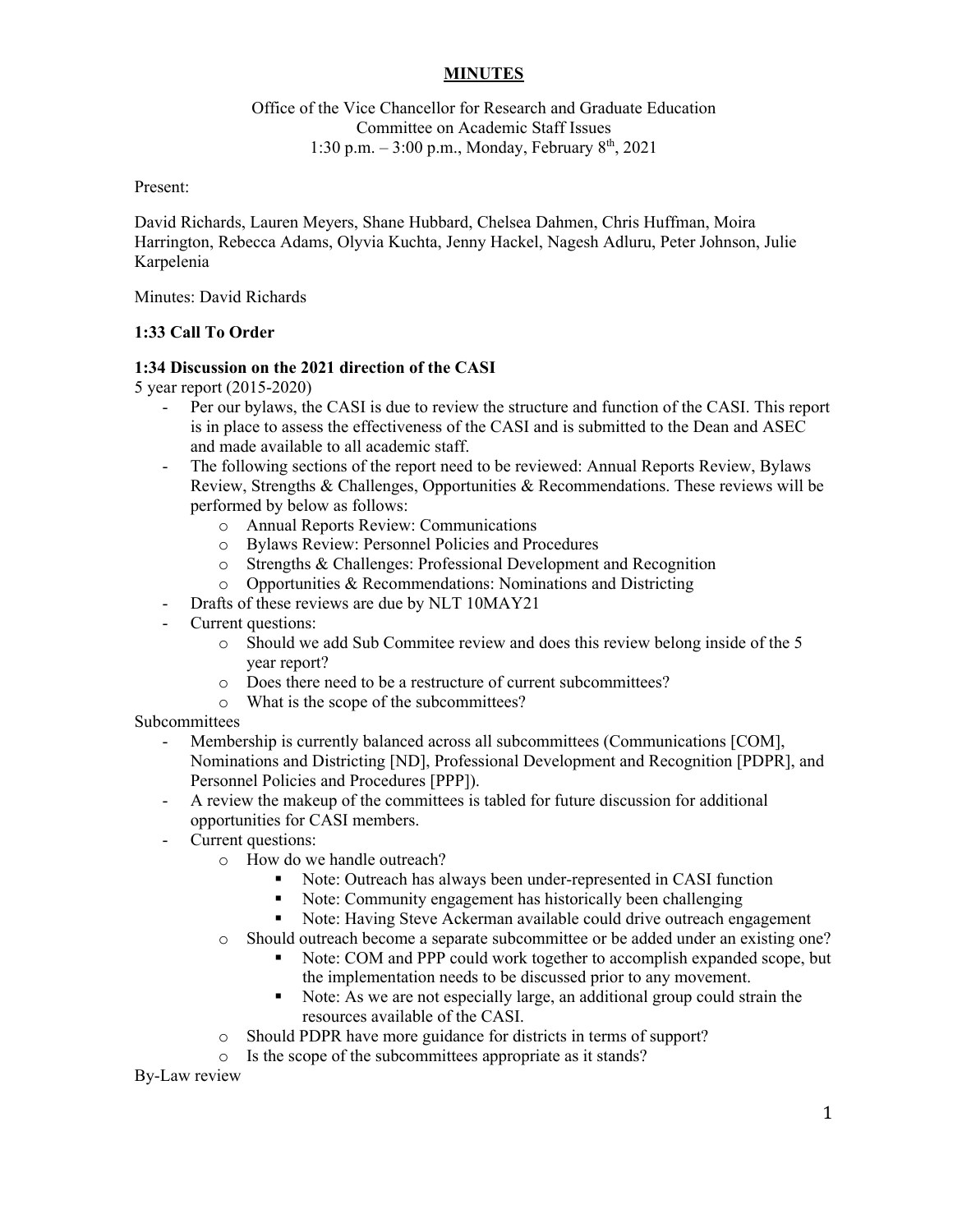- Per the 5 year report
	- o Bylaw reviews should include more explicit direction on elections
		- Election timeline needs to be included in this guidance

Permission has been given to remove district representation

- Objections can be lodged over email

## **2:11 Subcommittee Reports**

Communications (J. Hackel)

- Anything we are missing on the website?
- CASI to reach out to districts regarding Research Reboot and current COVID Response guidelines
- No changes will be made to existing campus guidelines
- Quick campus changes leave little room for feedback
- What is the current expectation in regards to district feedback?

Nominating and Districting (Johnson(\*chair), Hubbard)

- No updates presently
- When is redistricting occurring?
	- o After TTC is implemented
	- o Title change is key
- Concern is towards numerical district member balance
- Personnel Policies and Procedures/HR Design (Meyers(\*chair))
	- HR
		- o July 1 target date from UW system for title change
		- o Lots of heavy-lifting over the next several months from HR side
		- o Title change process is arduous
		- Single Payroll Transition / Split Benefits Deductions
	- o July 1 implementation
	- Telecommuting Policy
		- o Campus leadership is looking into a more liberal policy
		- o Updates delayed until the fall at the earliest
		- o Policy is currently outdated (https://kb.wisc.edu/ohr/policies/page.php?id=53021)
		- o Should districts be surveyed?

Professional Development and Recognition (Harrington(\*chair), Adluru, Adams, Huffman)

The current focus is review of PD grants.

## **2:41 Business**

- Approve December minutes
	- o Vote by email following review
- Approve January minutes
	- o Will vote next meeting
	- By-Laws Review and Discussion
		- o Language for removal has been approved
		- $\circ$  All changes will be incorporated following review and voted on at that time (May / June)
- Website updates
	- o Any updates should be sent to Shane
- Other HR updates
	- o Testing Update
		- You can enter a building to get tested regardless of status
		- Delayed results issues, TAT is gradually improving
	- o Vaccinations
		- UHS and Dane County is making decisions that get rolled down
		- **Currently in the 1B category**